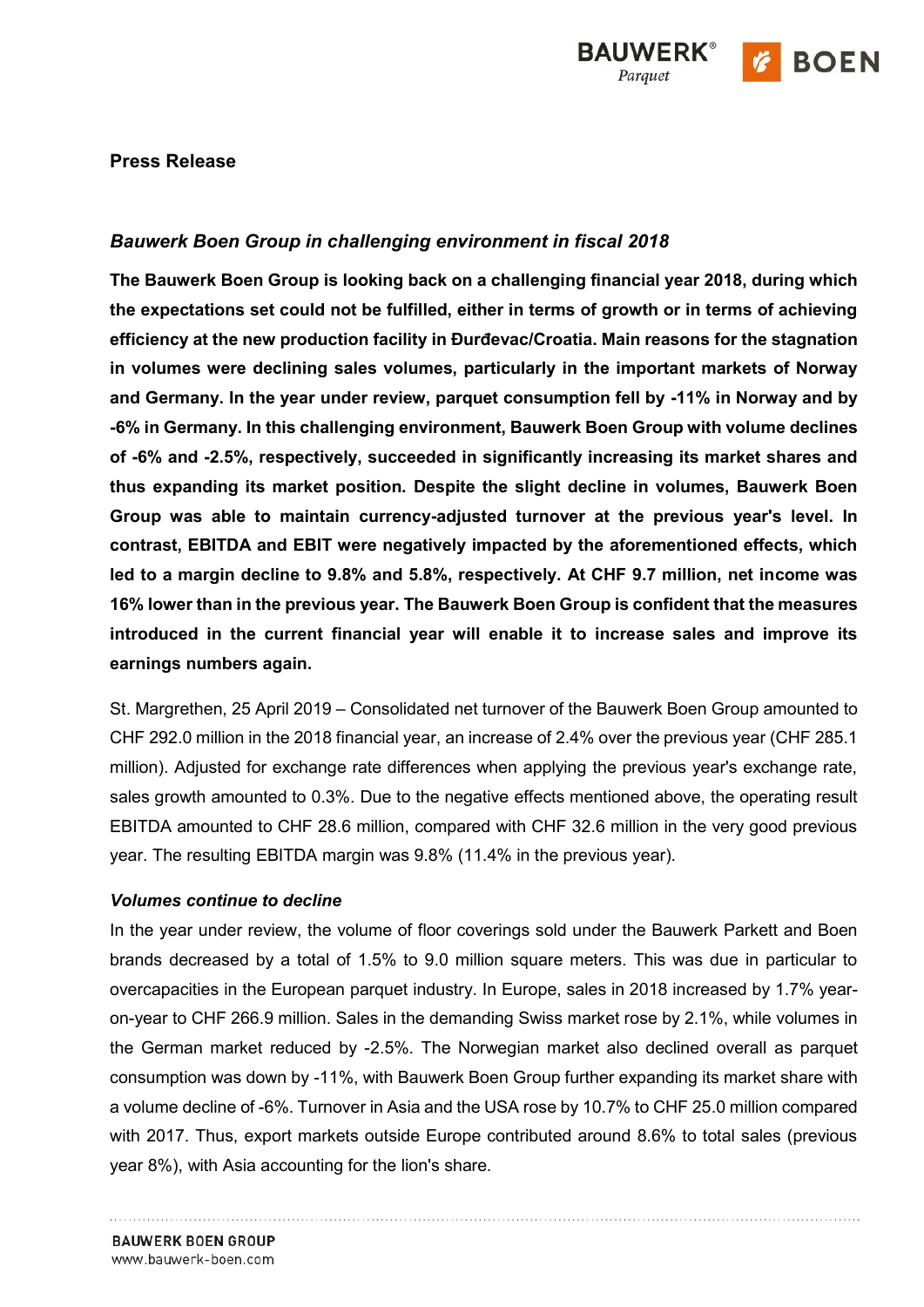

# *Expansion of the parquet factory in Croatia completed*

The efficiency goals set for the new plant in Đurđevac/Croatia were not achieved due to a lack of supply of raw materials by the Croatian Forest Administration, insufficient quality of oak sawn timber due to weather conditions and a lack of availability of skilled personnel locally. This, despite the fact that qualified personnel from other Group facilities provided extensive local support. By contrast, all installations were commissioned on schedule. With the commissioning of the new surface and finishing line, the first 3-layer parquet finished products were produced on site and delivered to customers. For 2019, the focus will be on measures to ensure the supply of materials, improve the quality of the oak wood and increase efficiency in production. The bottlenecks in manufacturing at the plant in Lithuania eased in the year under review.

# *Volume, price and cost effects impact profitability*

The above-mentioned overcapacities in the European parquet industry and the resulting decline in sales volumes led to price developments in which Bauwerk Boen Group was unable to adequately pass on the production costs to the markets. This led to a deterioration in the gross margin, particularly in the second half of the year. Due to the negative effects mentioned above, the operating result EBITDA amounted to CHF 28.6 million, compared with CHF 32.6 million in the very good previous year (-12.2%). The resulting EBITDA margin was 9.8% (11.4% in the previous year). Adjusted for one-off effects, mainly costs in connection with the efficiency enhancement programs in Lithuania and Croatia, the plant expansion in Croatia as well as negative currency effects of CHF 1.5 million, the adjusted operating result amounted to CHF 31.4 million, corresponding to an EBITDA margin of 10.8%. In the previous year, the adjusted EBITDA margin was 11.9%. The operating result after depreciation (EBIT) amounted to CHF 16.9 million or 5.8% of net sales, compared with CHF 22.0 million or 7.7% in the previous year (-23.0%). Adjusted for the aforementioned one-off and currency effects, EBIT amounted to CHF 20.0 million or 7.0% of net sales (previous year 8.2%). Thanks to lower extraordinary costs and a slightly positive tax result due to the release of provisions, the 2018 net income of CHF 9.7 million is significantly lower than in the previous year (CHF 11.5 million, minus 15.8%).

### *Solid financing*

The balance sheet and financial ratios of Bauwerk Boen Group as at 31 December 2018 remain solid. Including the subordinated shareholder loans, the equity ratio was at 43.8% as of the balance sheet date (41.6% as of 31 December 2017). The reduction in the balance sheet total by CHF 10.3 million to CHF 259.6 million (CHF 269.9 million) is due in particular to a reduction in current liabilities.

The corporate bonds of Bauwerk Parkett AG in the amount of CHF 80 million were refinanced by 100% as of 22 May 2018 with the syndicate banks Helvetische Bank AG, Zurich, and Raiffeisen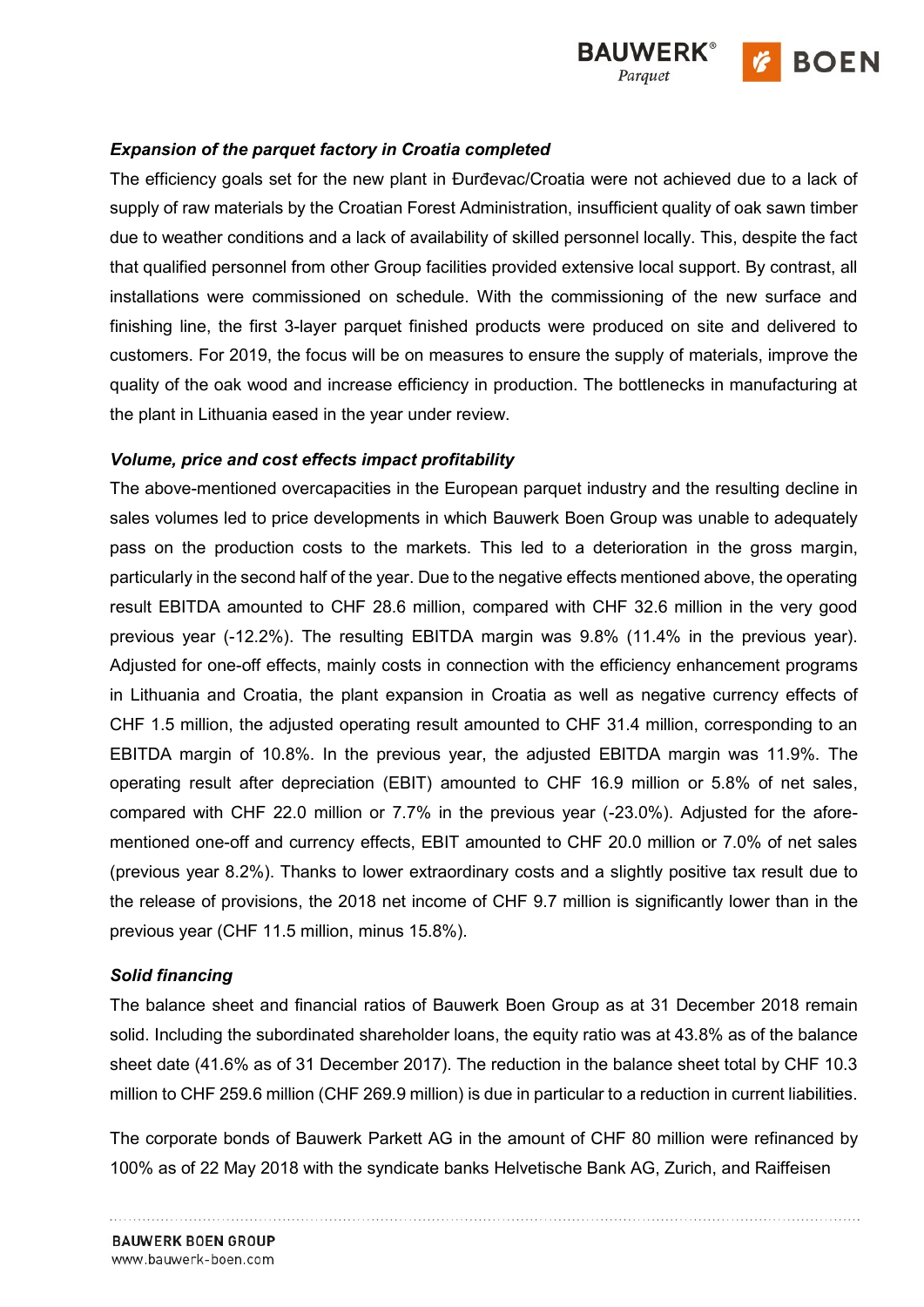

Schweiz Genossenschaft, St. Gallen, by means of a 5-year bond issue of Bauwerk Boen AG. Thus, the good balance sheet ratios remained unchanged after the bond issue.

## *Capital expenditures and und cash flow*

Investments in 2018 focused mainly on the second stage of build-up and extension of the facility and infrastructure in Đurđevac/Croatia. In the year under review, a total of CHF 5 million was spent on this. As a result, the first finished products could be produced on site as of June 2018, following the commissioning of a painting installation. Automation solutions to further increase productivity in Kietaviškės/Lithuania accounted for CHF 1.9 million in 2018. Due to the negative developments in the operating result and the reduction of short-term liabilities, free cash flow was negative at CHF -11.1 million, compared with CHF 3.1 million in the previous year.

### *Outlook 2019*

The situation on the raw material markets remains tense, with global demand for oak wood and, in particular, the fine assortments of large-format parquet planks made from it, still exceeding supply. Bauwerk Boen Group therefore anticipates that prices will continue to rise in the short to medium term. Nevertheless, the Group is confident that it will be able to expand turnover in the current financial year and, thanks to the efficiency measures taken, increase its profitability again. The aim is to achieve an EBITDA margin of 10-11% in 2019 and an EBIT margin of over 6%.

At the end of the investment cycle in Croatia, Bauwerk Boen Group is expecting an investment volume of CHF 10-12 million in 2019, with a free cash flow of over CHF 5.0 million. The net debt / EBITDA ratio should not exceed 3.0.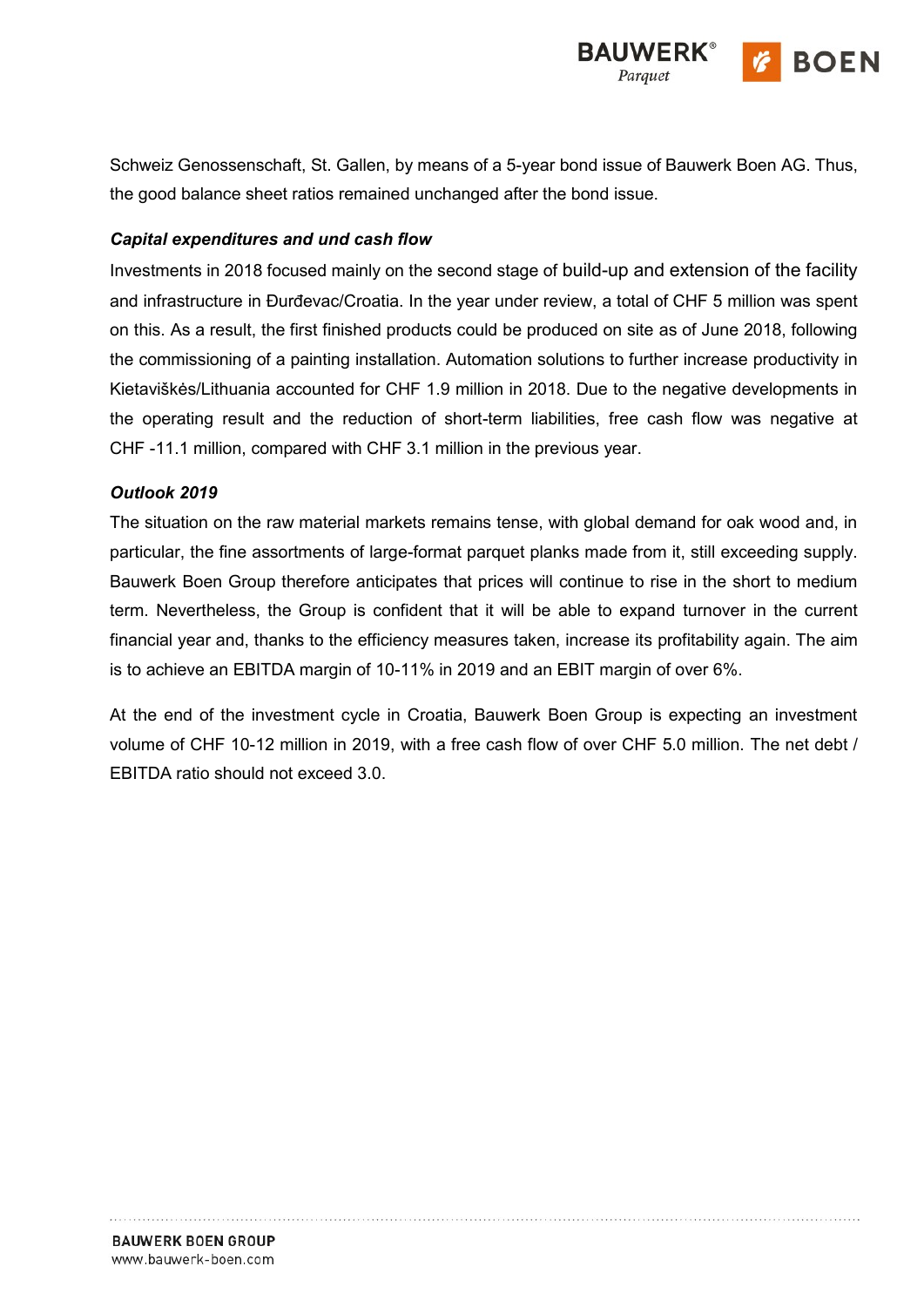| <b>BAUWERK®</b> |  |
|-----------------|--|
| Parquet         |  |

|  | <b>BOEN</b> |  |
|--|-------------|--|
|--|-------------|--|

| <b>Consolidated Income Statement</b>      |            |            |         |
|-------------------------------------------|------------|------------|---------|
| in 1000 CHF                               | 2018       | 2017       | Change  |
|                                           |            |            | in $%$  |
|                                           |            |            |         |
| <b>Net turnover</b>                       | 291'998    | 285'050    | 2.4     |
| Material and goods                        | $-141'948$ | $-132'602$ |         |
| Personnel costs                           | $-63'019$  | $-66'057$  |         |
| Other operating costs                     | $-56'606$  | $-53'285$  |         |
| Other revenues                            | 875        | 1'512      |         |
| Other expenditures (incl. restructurings) | $-2'661$   | $-2'007$   |         |
| Operating results before depreciation and |            |            |         |
| amortisation (EBITDA)                     | 28'639     | 32'611     | $-12.2$ |
| EBITDA in % of net turnover               | 9.8%       | 11.4%      |         |
|                                           |            |            |         |
| Depreciation <sup>1)</sup>                | $-11'678$  | $-10'583$  |         |
| <b>Operating result (EBIT)</b>            | 16'961     | 22'028     | $-23.0$ |
| EBIT in % of net turnover                 | 5.8%       | 7.7%       |         |
|                                           |            |            |         |
| <b>Financial results</b>                  | $-6.520$   | $-6'226$   |         |
| Extraordinary / non-recurring expenses    | $-1'439$   | $-2'369$   |         |
| <b>Result before taxes (EBT)</b>          | 9'002      | 13'433     | $-33.0$ |
| EBT in % of net turnover                  | 3.1%       | 4.7%       |         |
|                                           |            |            |         |
| Taxes                                     | 714        | $-1'892$   |         |
| <b>Net income</b>                         | 9'716      | 11'541     | $-15.8$ |
| Net income in % of net turnover           | 3.3%       | 4.0%       |         |

1) As of 1 January 2018, goodwill is offset against equity. The previous year's figures were adjusted accordingly.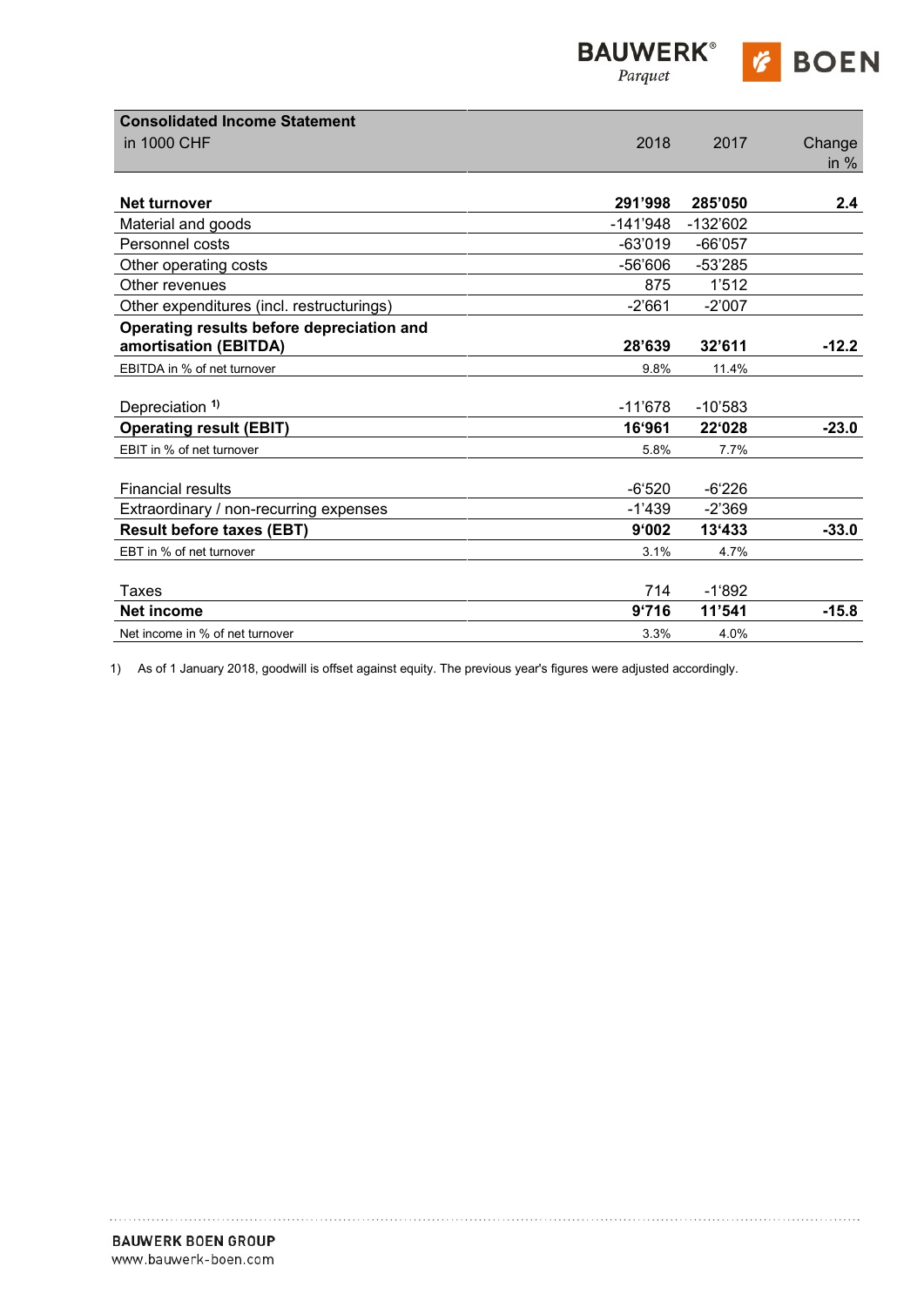| <b>Consolidated Balance Sheet</b><br>in 1000 CHF                | 31 Dec 2018 |       | in % 31 Dec 2017 | in $%$ | Change    | in $%$ |
|-----------------------------------------------------------------|-------------|-------|------------------|--------|-----------|--------|
| <b>Assets</b>                                                   |             |       |                  |        |           |        |
| Cash and cash equivalents                                       | 7'667       |       | 18'315           |        |           |        |
| Other current assets                                            | 132'077     |       | 131'929          |        |           |        |
| <b>Current assets</b>                                           | 139'744     | 53.8  | 150'244          | 55.7   | $-10'500$ | $-7.0$ |
| <b>Financial assets</b>                                         | 2'698       |       | 1'518            |        |           |        |
| Tangible fixed and intangible assets                            | 117'167     |       | 118'190          |        |           |        |
| <b>Non-current assets</b>                                       | 119'865     | 46.2  | 119'708          | 44.3   | 157       | 0.1    |
| <b>Total assets</b>                                             | 259'609     | 100.0 | 269'952          | 100.0  | $-10'343$ | $-3.8$ |
| <b>Equity and liabilities</b>                                   |             |       |                  |        |           |        |
| <b>Financial liabilities</b>                                    | 102'053     |       | 100'458          |        |           |        |
| Other current liabilities                                       | 31'786      |       | 42'904           |        |           |        |
| Other non-current liabilities                                   | 11'995      |       | 14'362           |        |           |        |
| <b>Total liabilities</b>                                        | 145'834     | 56.2  | 157'724          | 58.4   | $-11'890$ | $-7.5$ |
| <b>Shareholder loan</b>                                         | 37'308      | 14.4  | 37'308           | 13.8   | 0         | 0.0    |
| Share capital                                                   | 76'394      |       | 76'394           |        |           |        |
| Capital reserves                                                | 14'062      |       | 14'813           |        |           |        |
| Retained earnings (incl. currency trans-<br>lation differences) | $-13'989$   |       | $-16'287$        |        |           |        |
| Total equity <sup>1)</sup>                                      | 76'467      | 29.5  | 97'567           | 27.8   | 1'547     | 2.1    |
| <b>Total equity and liabilities</b>                             | 259'609     | 100.0 | 269'952          | 100.0  | $-10'343$ | $-3.8$ |

**UWERK®** 

Parquet

**BOEN** 

1) As of 1 January 2018, goodwill is offset against equity. The previous year's figures were adjusted accordingly.

#### **Contact**

Peter Schmitter, CFO Bauwerk Boen Group Email: [peter.schmitter@bauwerk-boen.com,](mailto:peter.schmitter@bauwerk-boen.com) phone +41 71 747 72 94

#### **About Bauwerk Boen Group**

Bauwerk Boen Group is Europe's leading developer, manufacturer and supplier of parquet flooring in the premium segment as well as the second-largest market participant in wood flooring. With sold volumes of over 9.2 million square meters annually, the Group offers a complementary portfolio of twoand three-layer parquets as well as wooden sports flooring under the two brands Bauwerk and Boen. The key markets Switzerland, Norway and Germany as well as Austria, the UK, France, China and the US are being served by local subsidiaries. Administrative headquarters of the Group are located in St. Margrethen, Switzerland. The production locations are currently concentrated in St. Margrethen and Kietaviškės/Lithuania and Đurđevac/Croatia. During the financial year 2018, the Bauwerk Boen Group generated a net turnover of CHF 292 million and employed around 1'700 people.